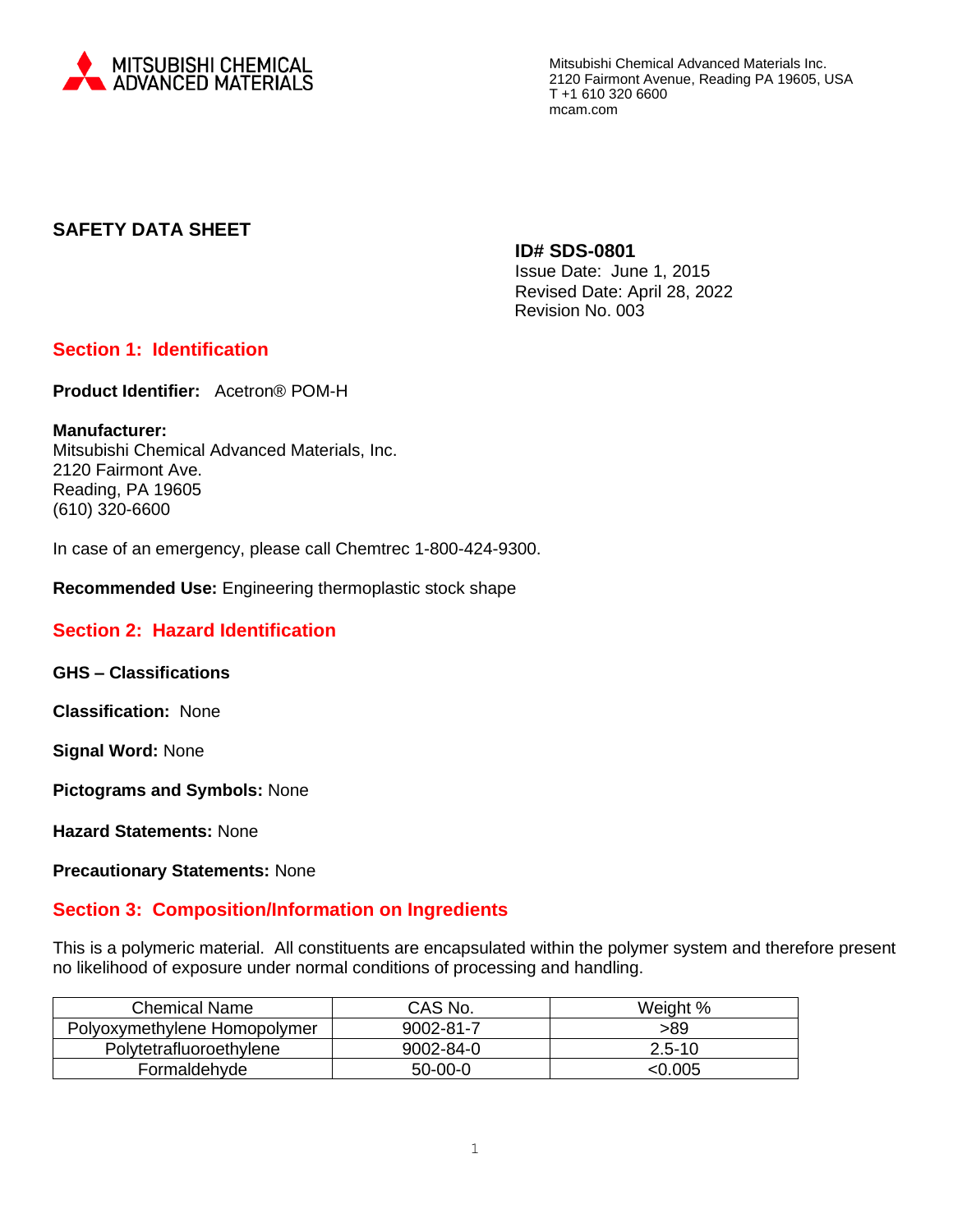

# **Section 4: First-Aid Measures**

**Eyes:** Flush with plenty of water for at least 15 minutes. Seek medical attention if irritation continues. **Skin:** No health risks concerning skin contact at room temperature. Wash with soap and water. If molten material comes in contact with the skin, cool under running water. Do not attempt to remove the molten material from the skin. Get medical attention immediately.

**Inhalation:** If fumes from overheating are inhaled, remove to fresh air. Seek medical attention if respiratory symptoms occur or breathing becomes difficult.

**Ingestion:** Rinse the victim's mouth with plenty of water. Do not induce vomiting. Seek medical attention.

### **Notes to physician:**

This product is essentially inert and nontoxic. However, if it is overheated or burns, gases such as carbon monoxide and formaldehyde may be released. Those exposed to off-gases may need to have their arterial blood gases and carboxyhemoglobin levels checked. If the carboxyhemoglobin levels are normal and the exposure occurred in an enclosed space, asphyxia (carbon dioxide replacing oxygen) is a possibility, Formaldehyde is a respiratory irritant gas. If patients may have inhaled high concentrations of irritating fumes they should be monitored for delayed onset pulmonary edema.

# **Section 5: Fire-Fighting Measures**

Fire-fighters should protect themselves from decomposition and combustion products by using a full-face selfcontained breathing apparatus and impervious protective clothing. Keep personnel removed and upwind of fire. Extinguish fires with water, foam, carbon dioxide or dry chemical media.

Burns with invisible flame.

Hazardous gases/vapors produced in fire are: carbon monoxide; formaldehyde, hydrogen fluoride and carbonyl fluoride.

Dust is flammable and explosive when finely divided and suspended in air.

## **Section 6: Accidental Release Measures**

If a spill occurs, stop the leak at the source and sweep up for disposal. Do not flush to sewers or waterways.

## **Section 7: Handling and Storage**

#### **Precautions for Safe Handling**

Personal hygiene such as washing the hands and face immediately after working with this material and before eating is recommended.

Dust may form explosive mixtures with air. Avoid dust formation and control ignition sources. Plastic dust particles suspended in air are combustible and may be explosive. Keep away from heat, sparks, flame, and other ignition sources. Prevent dust accumulations and dust clouds. Employ ground, bonding, venting, and explosive relief provisions in accordance with accepted engineering practices and NFPA provisions in any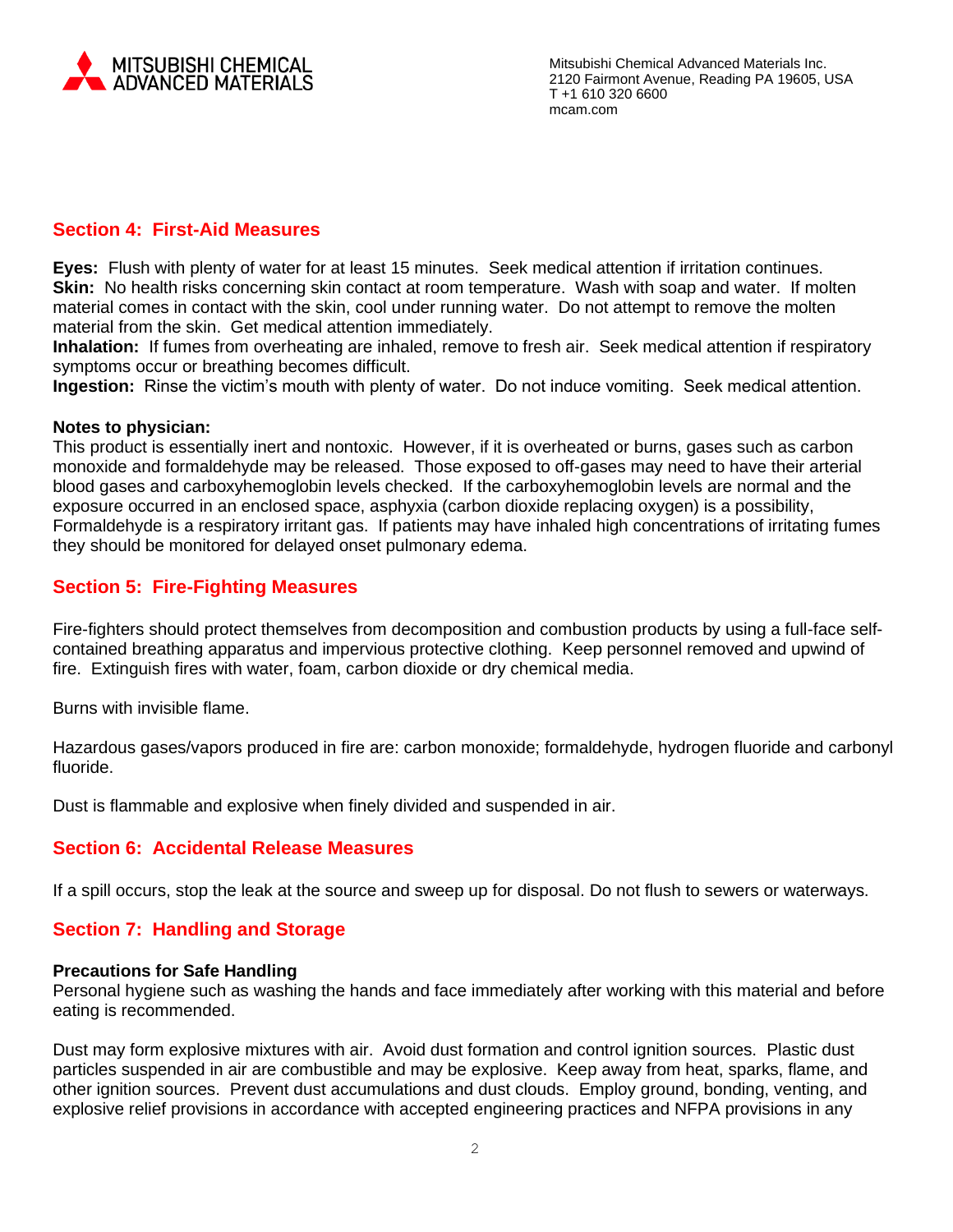

process capable of generating dust and/or static electricity. Explosion hazards apply only to dusts, not granular forms of this product.

The handling of powder in both loading and unloading operations, as well as fabrication, may cause dust to be formed and necessary precautions for personal protection should be used. As with all finely divided materials precautions should be taken to avoid inhalation and eye contact.

If in dust form, transfer from storage with a minimum amount of dusting. Ground all transfer, blending, and dust collecting equipment to prevent static sparks in accordance with NFPA 70 "National Electric Code." Review and comply with all relevant NFPA provisions, including but not limited to NFPA 484 and NFPA 654 related to combustible dust hazards. Remove all ignition sources from material handling, transfer, and processing areas where dust may be present. Local exhaust ventilation should be provided in work area.

### **Precautions for Safe Storage**

Store in a sprinkler protected warehouse. Since products are organic they will burn with a hot flame if ignited. Avoid contact with ignition sources such as open flames. Keep a fire extinguisher near if welding is done in the area of organic products. If a heat source is present, keep the area well ventilated.

|  |  | <b>Section 8: Exposure Controls/Personal Protection</b> |  |
|--|--|---------------------------------------------------------|--|
|--|--|---------------------------------------------------------|--|

| <b>Chemical Name</b>    | <b>ACGIH TLV</b>  | <b>OSHA PEL</b>                                                  | <b>NIOSH REL</b>                     |
|-------------------------|-------------------|------------------------------------------------------------------|--------------------------------------|
| <b>Particulates</b>     | 10 mg/m $3$       | 15 mg/m <sup>3</sup> – Total<br>5 mg/m <sup>3</sup> – Respirable | Not Determined                       |
| Polytetrafluoroethylene | Not Determined    | Not Determined                                                   | Not Determined                       |
| Formaldehyde            | 0.3 ppm (Ceiling) | $0.75$ ppm (TWA)<br>2.0 ppm (STEL)                               | 0.016 ppm (TWA)<br>0.1 ppm (Ceiling) |

### **Engineering Measures:**

Provide local exhaust ventilation to keep airborne particulate concentrations below the OELs.

### **Personal Protective Equipment: Eyes/Face**

Safety glasses with side shields.

### **Personal Protective Equipment: Skin**

When handling molten material, protective clothing such as long sleeves or laboratory coat should be worn. Use heat-resistant gloves, boots and face protection.

### **Personal Protective Equipment: Respiratory**

If levels are above published OELs, then a NIOSH approved respirator.

Good industrial hygiene practice should be followed which includes preventing eye contact, minimizing skin contact and minimizing inhalation of dust, vapors or mist.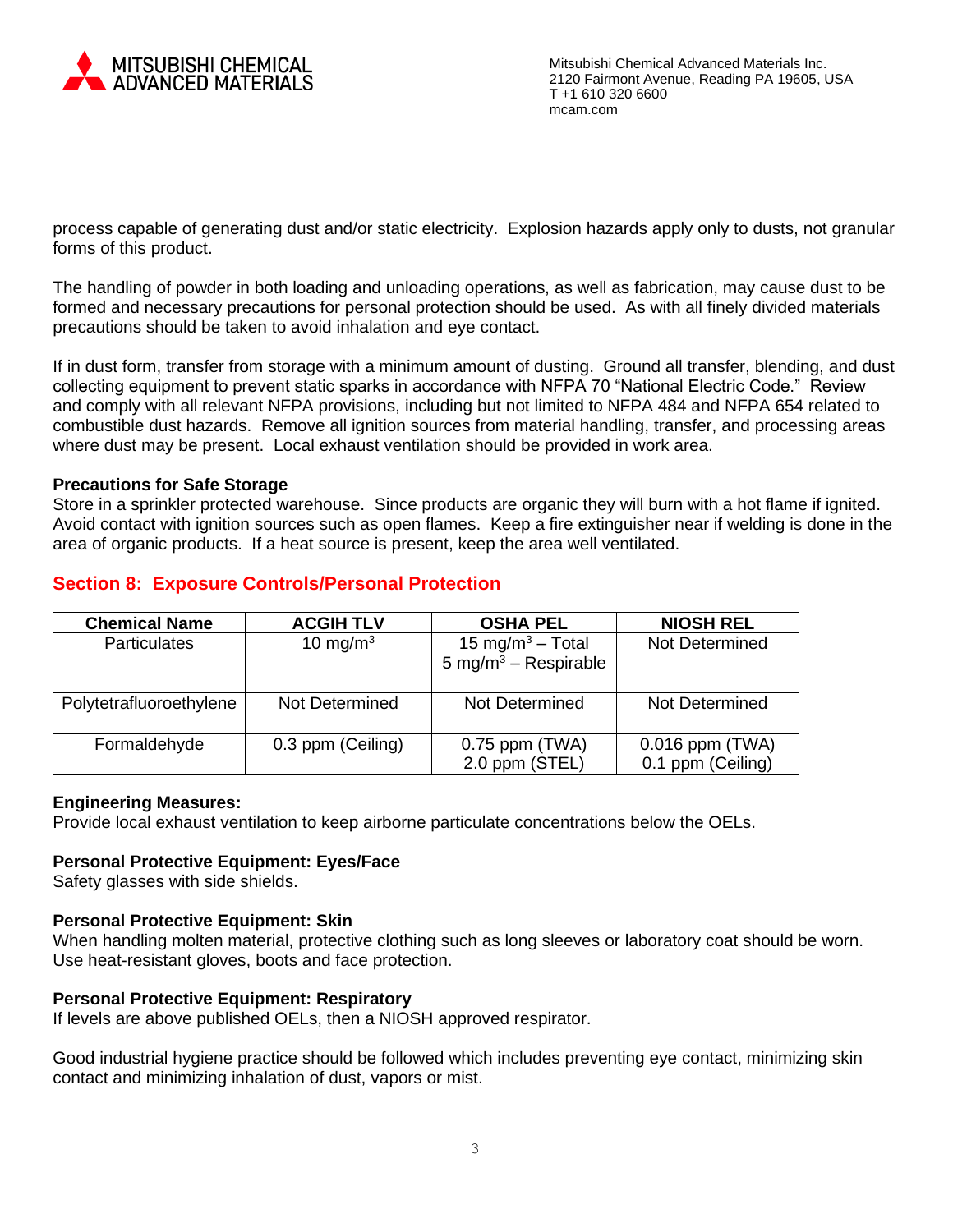

# **Section 9: Physical and Chemical Properties**

Odor Threshold No Information Available Specific Gravity (Relative Density) 1.44 Solubility in Water **Insoluble** VOC Content (%) <1 pH No data available Melting Point/Freezing Point 320°-342°F Vapor Pressure No data available<br>
Vapor Density No data available<br>
No data available Evaporation Rate Boiling Point **No data available** Flammability Combustible Explosion Data LEL – No data available

Auto ignition Point No data available Partition Coefficient: n-octanol/water No data available Decomposition Temperature 446° F Viscosity **No data available** 

Appearance and Odor **Solid in rod, plate, tube or strip form with no odor** Solid in rod, plate, tube or strip form with no odor No data available<br>No data available 608°F (ASTM-D-1929) UEL – No data available

## **Section 10: Stability and Reactivity**

## **Reactivity:**

None known

#### **Chemical Stability:**

Material is stable under normal industrial conditions and is not susceptible to hazardous polymerization.

### **Conditions to Avoid:**

Heating above 446°F. Avoid prolonged exposure at or above recommended processing temperatures. Incompatible materials

#### **Incompatibility:**

Strong acids, and bases (decomposes forming formaldehyde) and strong oxidizing agents. At melt temperatures, acetal resins are incompatible with halogenated polymers such as PVC and PVDC and any elastomers containing halogenated polymers. Even small amounts of such contaminants can cause sudden and spontaneous formaldehyde gas formation. Workplace fume concentrations well above threshold levels are a likely result.

### **Hazardous Decomposition Products:**

At temperatures above 446°F/230° C, heavy fuming of formaldehyde will occur.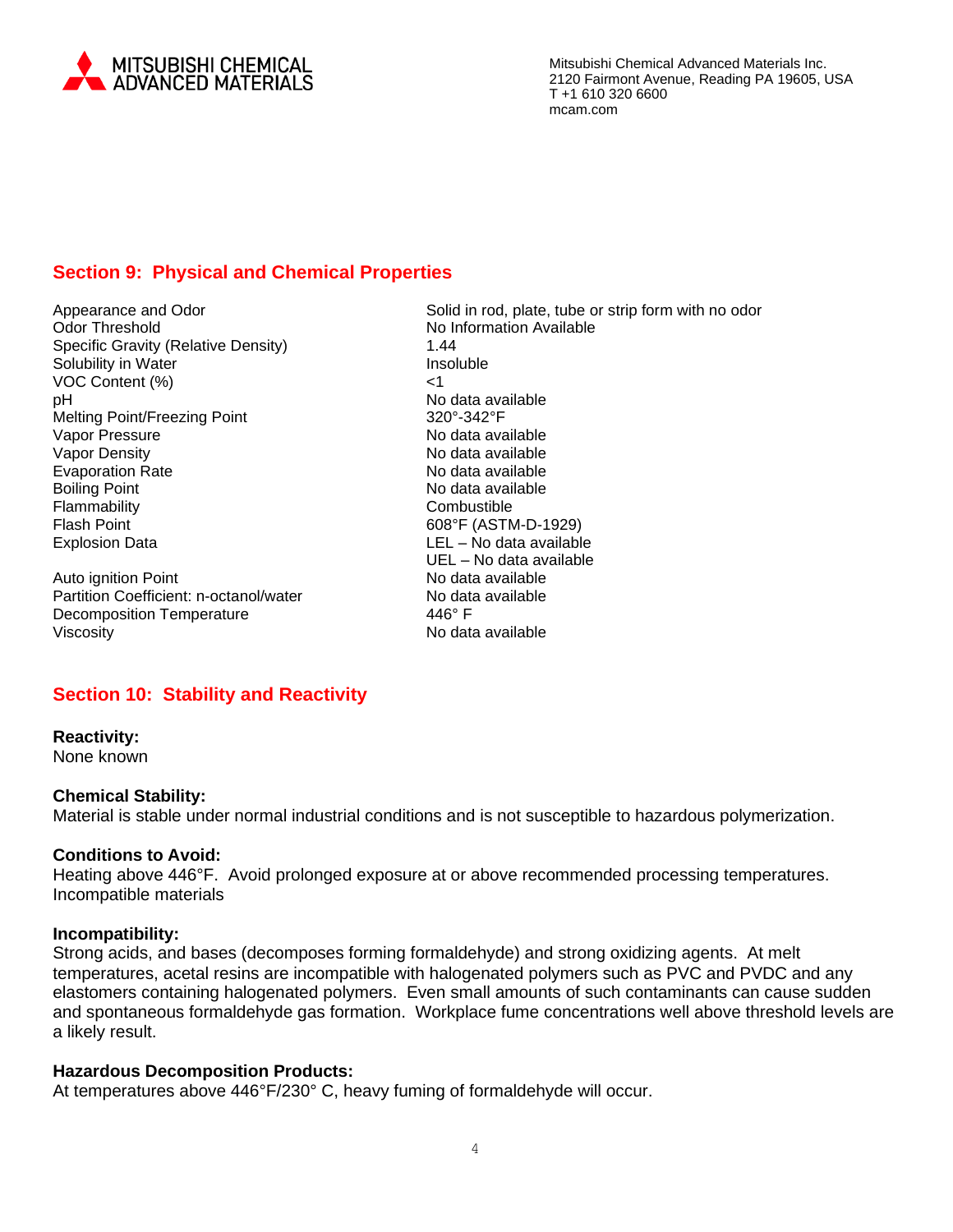

# **Section 11: Toxicological Information**

### **Acetal Polymer**

There are no known effects from exposure to the polymer itself. If overheated, the polymer releases formaldehyde which may cause skin, eye, and respiratory irritation and allergic reactions.

### **Polytetrafluoroethylene (PTFE)**

Inhalation of PTFE dust may cause generalized irritation of the nose, throat and lungs with cough, difficulty breathing or shortness of breath.

Heating PTFE above 300 degrees C may liberate a fine particulate fume. Inhalation may produce polymer fume fever, a temporary flu-like condition with fever, chills, nausea, shortness of breath, chest tightness, muscle or joint ache, and sometimes cough and elevated white blood cell count. The symptoms are often delayed 4 to 24 hours after exposure. These signs are generally temporary, lasting 24-48 hours and resolve without further complications. However, some individuals with repeated episodes of polymer fume fever have reported persistent pulmonary effects. Protection against polymer fume fever should also provide protection against any potential chronic effects.

Exposure to decomposition products from PTFE heated above 400 degrees C may cause pulmonary inflammation, hemorrhage or edema. These more serious consequences of exposure may occur from extreme thermal decomposition of PTFE which can liberate fume particles, and toxic gases (carbonyl fluoride, hydrogen fluoride, and other fluorinated gases) especially under conditions of poor ventilation and/or confined spaces. These decomposition products may initially produce chest tightness or pain, chills, fever, nausea, with shortness of breath, cough wheezing and progression into pulmonary edema. Edema may be delayed in onset and requires medical treatment. In severe cases, if medical intervention is delayed, pulmonary edema may become life threatening. Recovery is generally complete within a few days; in some rare cases, persistent lung function abnormalities have been reported.

Compared to nonsmokers, polymer fume fever symptoms appear to be more prevalent and serious in smokers. Smokers must avoid contamination of tobacco with residual polymer from their hands or from fumes, and should wash their hands before smoking.

**Signs and Symptoms of Overexposure:** Eye irritation signs and symptoms may include a burning sensation, redness, swelling, and/or blurred vision. Skin irritation signs and symptoms may include a burning sensation, redness and swelling. Respiratory irritation signs and symptoms may include a temporary burning sensation of the nose and throat, coughing, and/or difficulty breathing.

### **Aggravated Medical:** None.

**Acute Effects:** Non-toxic**.**

**Skin Corrosion/Irritation: Not irritating to the skin. Serious Eye Damage/Irritation:** Particulates can be mechanically irritating to the eyes. **Ingestion**: None. **Inhalation**: Inhalation of particulates may produce respiratory tract irritation. **Respiratory or Skin Sensitization:** Not expected to be a sensitizer.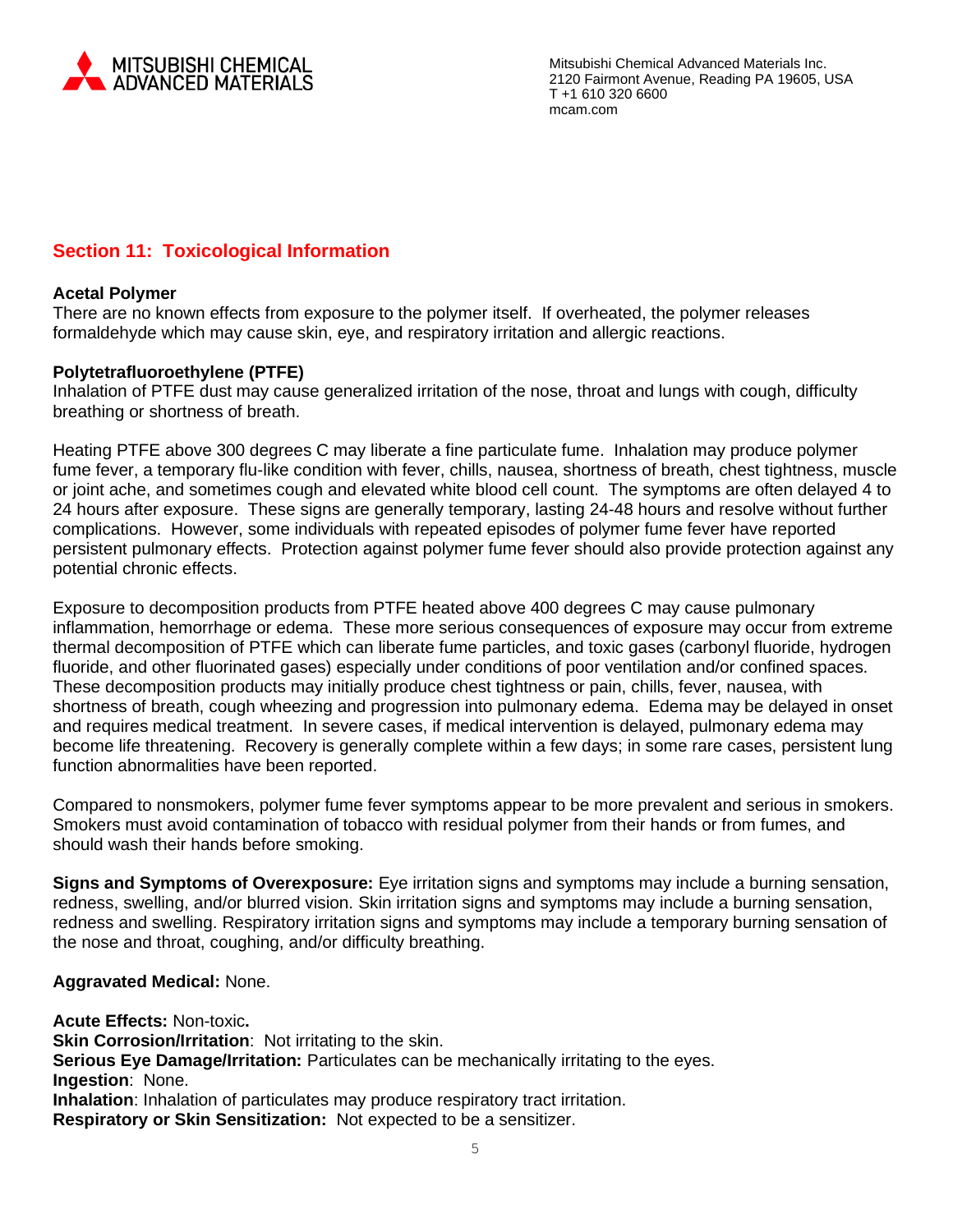

## **Chronic Effects:**

**Germ Cell Mutagenicity:** Not expected to be a germ cell mutagen. **Carcinogenicity:** Not classifiable as carcinogen to humans (group 3 IARC). **Reproductive Toxicity**: There aren't known reproductive toxicity effects. **STOT-single Exposure:** At dust form, may cause respiratory irritation with cough and sneezing. **STOT –multiple Exposure:** There aren't known repeated exposure effects. **Aspiration Hazard**: No data available. Not expected to be an aspiration hazard. **Other**: Formaldehyde, which is degradation product, is listed as a potential cancer hazard by OSHA, a known human carcinogen by The International Agency for Research on Cancer (IARC, Group 1), and a substance which can reasonably be anticipated to be a carcinogen by The National Toxicology Program (NTP). Formaldehyde should not pose a risk if exposures are Kept below the OELs.

**Primary Route of Entry:** Inhalation of particulates.

# **Section 12: Ecological Information**

### **Ecotoxicity:**

There aren't known ecological toxicity values.

### **Persistence and degradability:**

It's expected high persistence and slow degradability.

### **Bioaccumulative Potential:**

It's expected moderate to high bioaccumulative potential.

### **Mobility in Soil:**

No data available

# **Other Adverse Effects:**

No data available

| <b>Chemical Name</b> | <b>Toxicity to Algae</b> | <b>Toxicity to Fish</b> | <b>Microtox</b> | Daphnia Magna<br>(Water Flea) |
|----------------------|--------------------------|-------------------------|-----------------|-------------------------------|
|                      |                          |                         |                 |                               |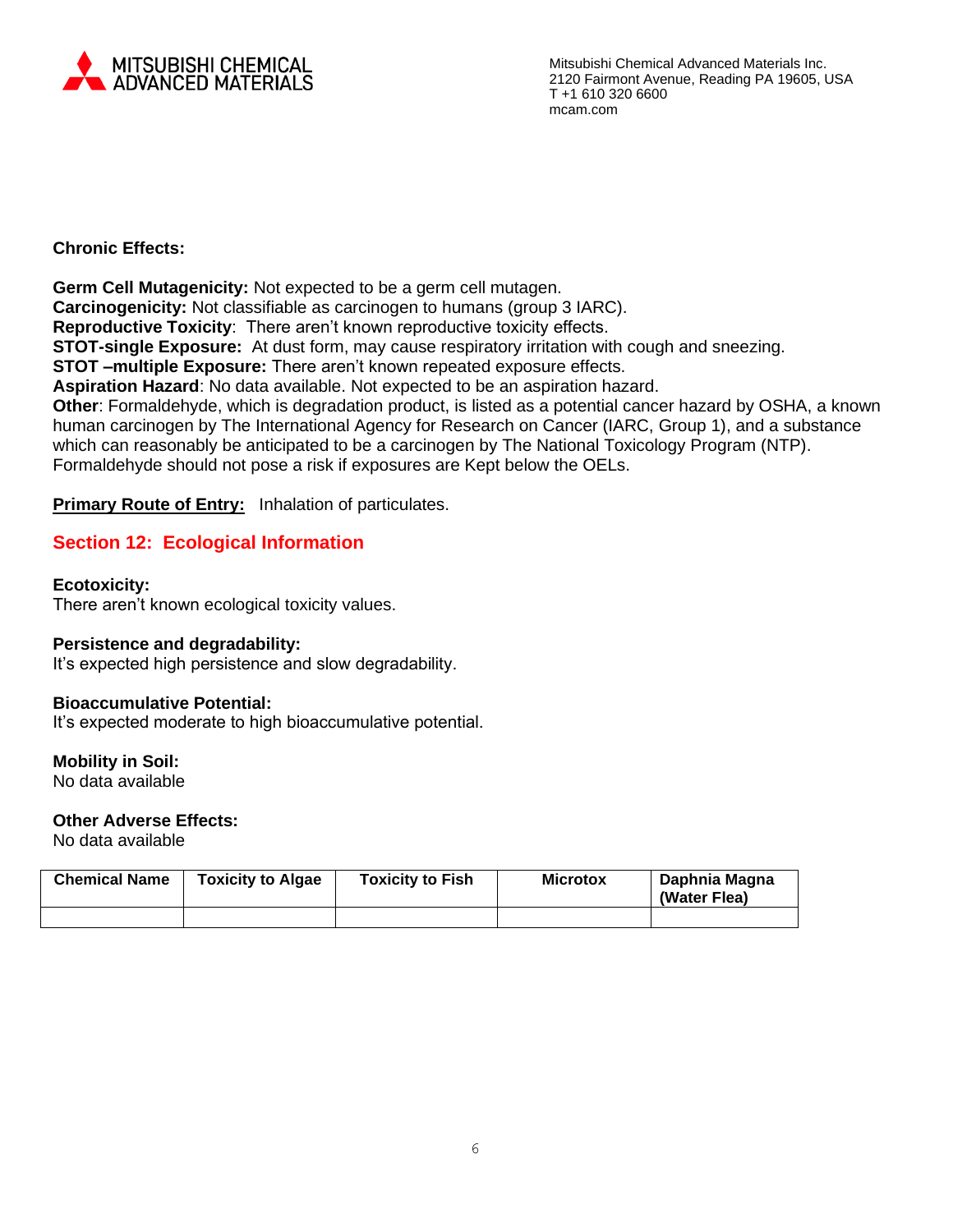

# **Section 13: Disposal Considerations**

According to the **'European Waste Catalogue and Hazardous Waste List'**, uncontaminated waste from the products is not classified as hazardous. The following six-digit codes can be used:

- 07 02 13 waste plastic from the manufacture, formulation, supply and use of plastics
- 12 01 05 plastic shavings and turnings
- 16 01 19 plastic, from end-of-life vehicles from different means of transport (including off-road machinery) and wastes from dismantling of endof-life vehicles and vehicle maintenance
- 17 02 03 plastic construction and demolition wastes
- 20 01 39 plastics from municipal wastes (household waste and similar commercial, industrial and institutional wastes)
- **Waste disposal:** When recycling is not feasible, waste disposal by incineration or landfill can be applied. Disposal methods shall conform to local or other government regulations.

# **Section 14: Transportation Information**

US Department of Transportation Classification (49CFR)

Not classified as hazardous for transport.

# **Section 15: Regulatory Information**

SARA Section 302 & 304: No chemicals

SARA Section 313:

The following component is subject to reporting levels established by SARA Title III, Section 313:

• None

TSCA:

All components of this product are either listed or are exempt on the TSCA inventory.